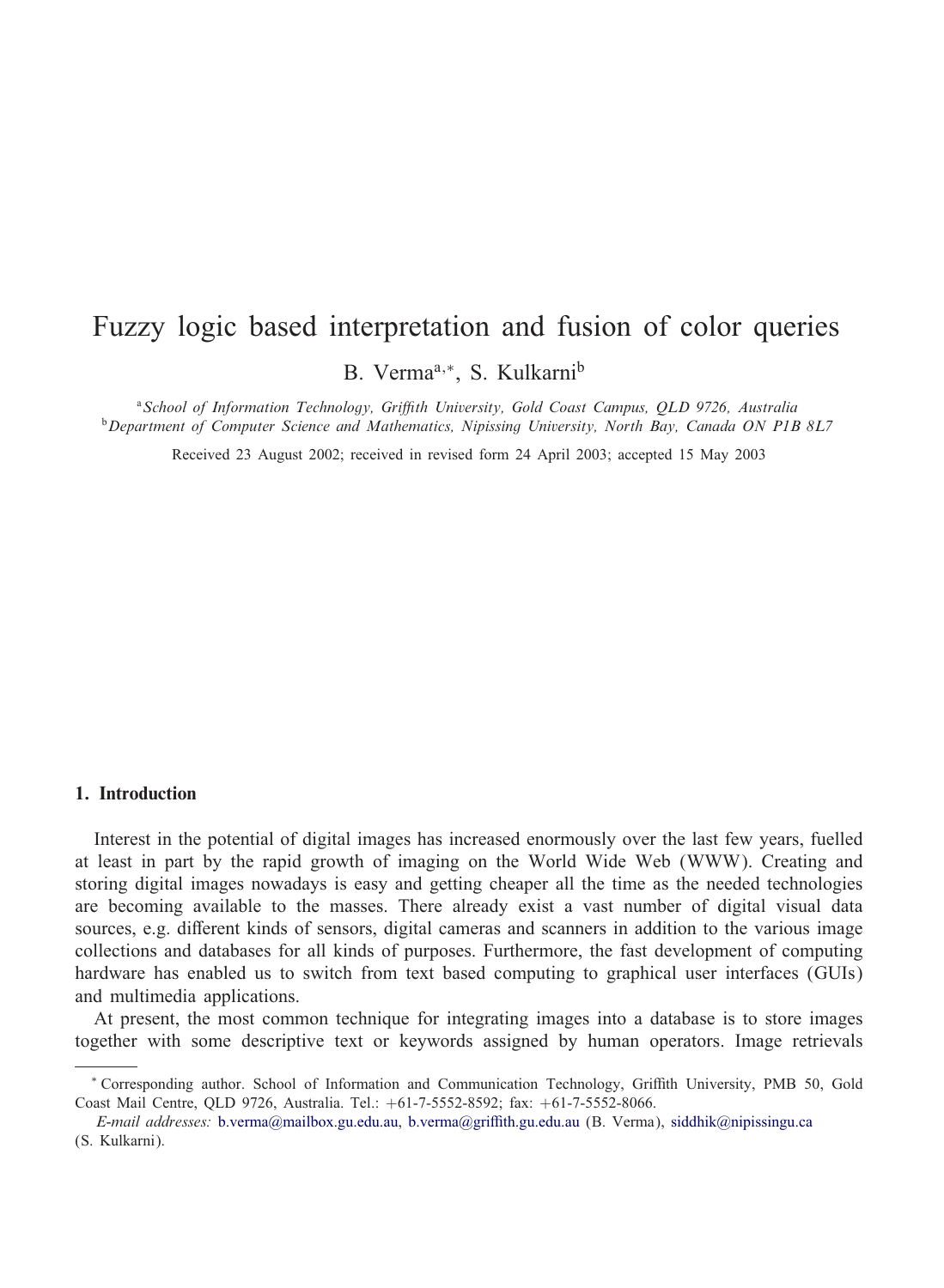are performed by matching the query texts with the stored descriptive keywords. However, as this approach is exclusively text based and no visual properties of underlying data are employed, there are several problems inherent in the systems. First of all, as text descriptions of image contents are assigned and keyed in by human operators, not only is the process time consuming due to enormous volumes of image data, but it is also very subjective and incomplete. Retrieval may fail if the user forms the query based on a different set of keywords, or the query refers to the image contents that were not initially described. An ideal system should allow both a keyword and a concept search, in conjunction with a content-based search. However, most of them do not provide flexibility in formulating these queries in natural language. At the start, the user should be able to either issue a direct query or query by example. The system receives images that are similar to the users' query and ranks them on the basis of similarity. Many strategies and algorithms have been proposed for similarity-based retrieval from the high dimensional index structure. However, there has been little work on query processing based on natural language [14] and fusion of multiple queries.

The rest of the paper is organized as follows: Section 2 describes the background, Section 3 details the research methodology, experimental results are described in Section 4, these results are analyzed and compared in Section 5 and Section 6 concludes the paper.

## 2. Background

Traditional text-based image retrieval systems use keyword annotations as the retrieval paradigm [17]. This approach does, nevertheless, have some obvious shortcomings and difficulties. Annotating large databases takes a lot of effort as the annotations must be entered manually. Another problem is the possibility of different interpretations of the image content. Different people see different things in images and annotations cannot possibly cover them all. As a result, a fraction of potentially relevant images may not be included in the result of a query.

Problems with traditional methods of image indexing have led to the rise of interest in techniques for retrieving images on the basis of automatically derived features. To overcome this problem, several such systems have been developed [2]. After a decade of intensive research, CBIR technology is now beginning to move out of the laboratory and into the market place, in the form of commercial products like QBIC [6,7] and Virage [9,10]. However, the technology lacks maturity, and is not yet being used on a significant scale. In the absence of hard evidence on the effectiveness of CBIR techniques in practice, opinion is still sharply divided about their usefulness in handling real life queries in large and diverse image collections [8].

## 3. Research methodology

This section describes the proposed technique for retrieving images based on the color feature of the image. This section is further divided into two stages to describe the technique in detail. The first stage concentrates on preprocessing, which includes building an image database, feature extraction technique and preparing the feature database. The second stage describes database retrieval, which contains fuzzy interpretation of the queries, a neural network for learning those queries and fusion of multiple queries.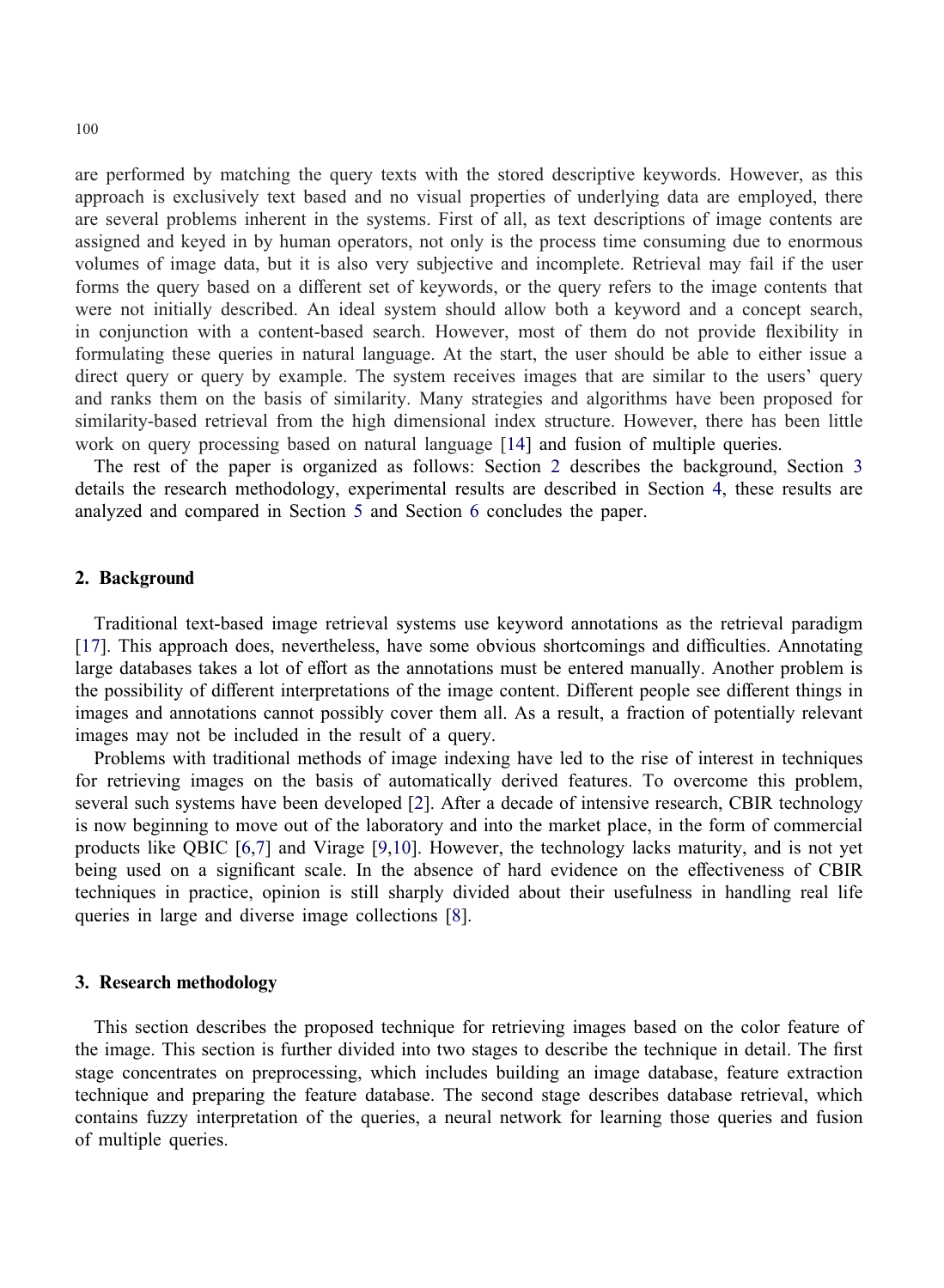

Fig. 1. Block diagram for color image retrieval.

Color is a very important cue in extracting information from images [13]. This feature is used in most CBIR systems. Before retrieving the images from the database based on the color feature, it is necessary to preprocess the image, extracting the color features and storing them in a database. Fig. 1 shows the different components used for retrieving images from a database. These include forming the image database, color feature extraction from each image, preparing the feature database, fuzzy interpretation of queries, use of a neural network to learn those queries and to display the images along with the confidence factor on the WWW.

#### *3.1. Preprocessing*

Different real world images were downloaded from the WWW and stored in an image database. This image database contains a variety of images of scenery, animals, people, flowers, etc. The majority of these images are in jpg format. For preprocessing, the images are converted from jpeg format to raw format.

Color feature extraction forms the basis of color image retrieval. The distribution of color is a useful feature for image representation. Color distribution, which is best represented as a histogram ofintensity values, is more appropriate as a global property which does not require knowledge of how an image is composed of different objects. So this technique works extremely well to extract global color components from the images. A color histogram technique is proposed for extracting the colors from the images. The color histogram for an image is constructed by counting the number of pixels of each color. The color of any pixel may be represented in terms of the components of red, green and blue values. These histograms are invariant under translation and rotation about the view axis and change only under the change of angle of view, change in scale and occlusion. Therefore, the color histogram is a suitable quantitative representation of image content  $[1]$ .

Let  $F_S$  denote the set of features used to represent color content,  $F_S = \{\text{color}\}\}\$ . The feature representation set is motivated by the research results of Nepal, Ramakrishna and Thom [14] who identified nine colors that fall within the range of human perception. They used exactly nine colors out of 13 colors used by Carson and Ogle [3]. Also, nine colors are used in Berkeley's Digital Library project and we used the mapping program provided by Berkeley http :  $/$ elib.cs.berkeley.edu $/$ src $/$ cypress $/$ meets.c. The feature representation set of colors is rep (color) = {red, green, blue, white, black, yellow, orange, pink, purple.

An image histogram refers to the probability mass function of the image intensities. This is extended for color images to capture the joint probabilities of the intensities of the three-color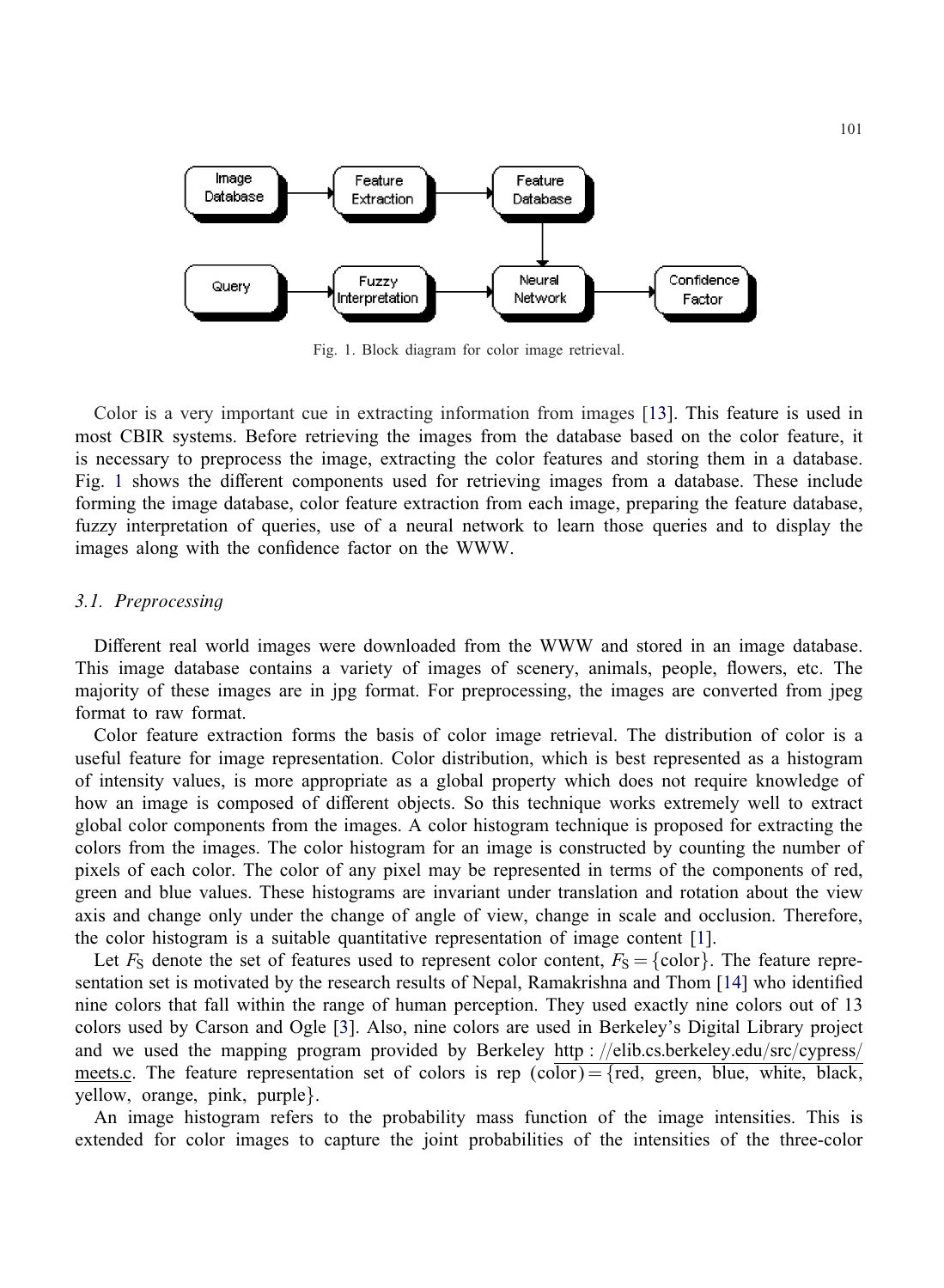

Fig. 2. Color histogram: (a) color flower image; (b) histogram for each channel in RGB; (c) HSV histogram.



Fig. 3. Preparation of feature database.

channels. More formally, the color histogram is defined by  $h_{rgb} = N \; prob\{R = r, G = g, B = b\}$ , where  $R, G, B$  represent the three-color channels and N is the number of pixels in an image. These RGB values are converted into Hue  $[0, 360]$ , Saturation  $[0, 1]$  and Value  $[0, 1]$ . Fig. 2 shows an image of a flower and the extracted histogram for each channel R, G, B and H, S and V.

The color feature is extracted from the image and stored in a database.  $N_p$  represents the total number of pixels in an image. For each color value (red, green, blue, etc.) The number of the pixels that belong to the value are recorded and denoted by  $N_f$  where  $f \in F_u$ . Due to the size of the image collection, it is necessary to use a database for managing the image content information. The chief priority is to store this data in such way as to facilitate the fastest possible retrieval time in order to make rapid browsing feasible.

Let  $N_p$  represent the number of pixels in each image. The number of the pixels are calculated for each color. The feature component  $F_R$  is calculated for each color in an image by the following formula:

$$
F_R = \frac{N_R}{N_P}
$$

 $N_R$  represents the number of red pixels in an image. Similarly, the feature component is calculated for all nine colors (Fig. 3).

#### *3.2. Query interpretation*

In most of the current CBIR systems, a query is submitted in the form of an example image and similar images are subsequently obtained from the database. The similarity can be computed on the basis of features of the images such as color, texture, etc. in most cases. These systems do not have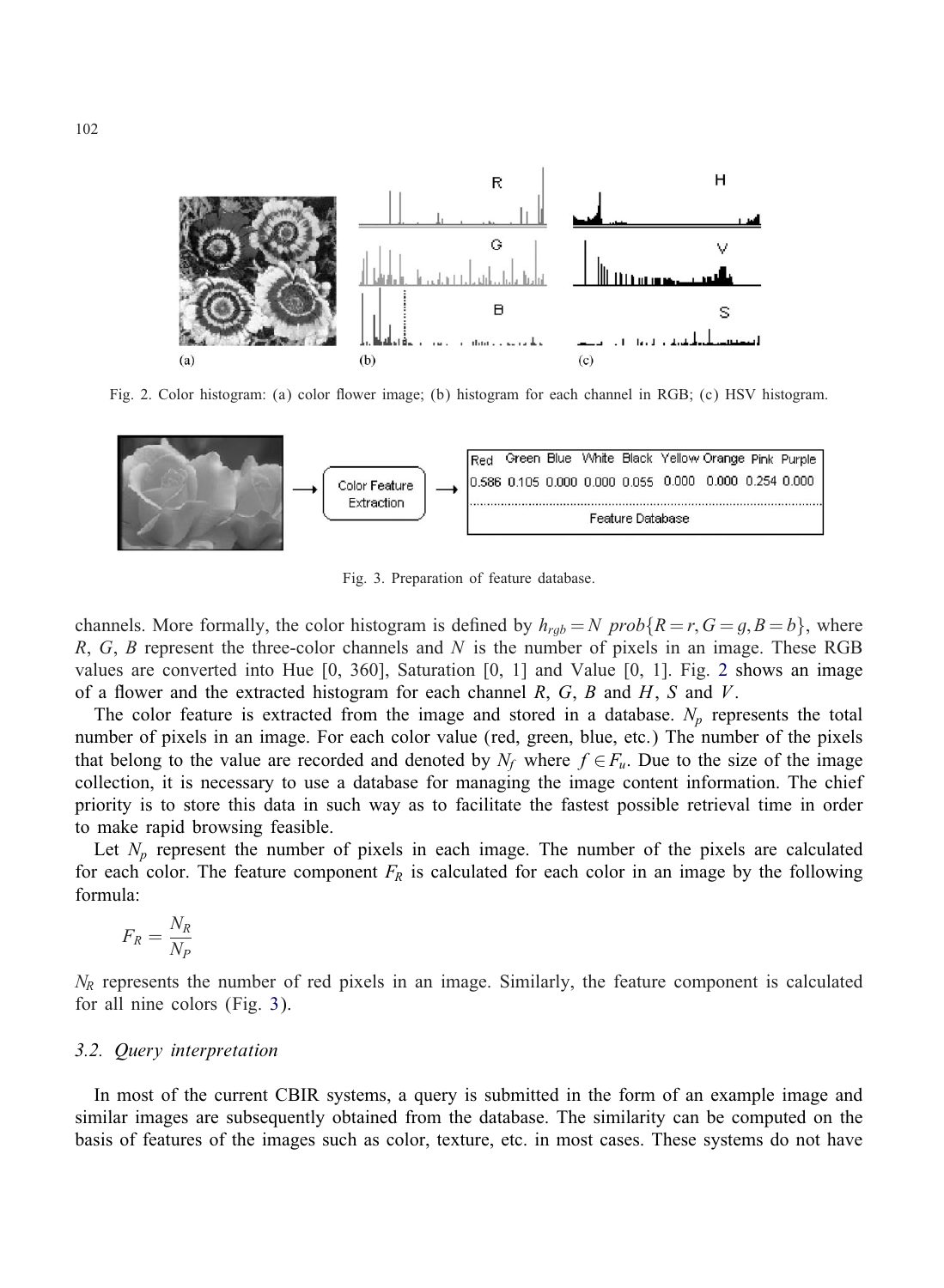

Fig. 4. Query interpretation (mostly, many and few).

the facility of asking for a query in terms of the real content of the image in the form of color, texture and shape, etc. For example, if the user wants images that contain a certain amount of red color and a certain amount of yellow color, the amount of color is asked in terms of percentages. The query can be posed to retrieve all the images that contain  $70\%$  of red color and  $30\%$  of yellow color. But in natural language, we do not speak in terms of percentages. Therefore, some fuzzy values to interpret queries were proposed in this research.

In some applications, fuzzy systems often perform better than traditional systems because of their capability to deal with non-linearity and uncertainty. One reason is that while traditional systems make precise decisions at every stage, fuzzy systems retain the information about uncertainty as long as possible and only draw a crisp decision at the last stage. Another advantage is that linguistic rules, when used in fuzzy systems, would not only make tools more intuitive, but also provide better understanding of the outcomes.

A relationship is defined to express the distribution of the truth of the variable. Theoretically, a fuzzy set F is the universe of discourse  $X = \{x\}$  is the number in the range  $[0, \alpha]$ , indicating the extent to which x has the attribute F. Thus, if x is the amount of content of the image, "few" may be considered as a particular value of the fuzzy variable "content" and each  $x$  is assigned a number in the range 0 to  $\alpha$ ,  $\mu_{\text{content}}(x)$ : [0,  $\alpha$ ], that indicates the extent to which x is considered to be content:  $\mu_{\text{content}}(x)$ : [0,  $\alpha$ ] is called the membership function. When the membership function is normalized (i.e.  $\alpha = 1$ ), then  $\mu_{\text{content}}(x) : X \rightarrow [0, 1]$  and the fuzzy logic is called normal.

Referring to Fig. 4, the query to retrieve the images from the database is prepared in terms of natural language, such as *mostly, many* and *few* content of some specific color. This approach is to make CBIR systems intelligent so that they can interpret human language.

The first step is to define a simple syntax for queries. In the real world, users do not want to enter many numbers or percentages for colors, shapes, etc. Usually to retrieve images, users prefer to say that they would like to retrieve images that are "*mostly red*" or "*mostly green and a little bit red*". The technique describes these colors in three expressions such as mostly, many and few. So if the user wants to retrieve images which have a large amount of red color content, the query can be dened as "*mostly* red". In a similar fashion, if the user want to retrieve the images that have a small amount of red color content, the query can be posed as "*few* red". The user can able to pose a composite query in terms of colors and content types. For example, if the user is searching for the images that contain large amounts of red color and a little bit of green color, then the syntax for the query is "*mostly* red and *few* green". The general syntax for queries is as follows:

 $QUERY = \{\{\langle Content \rangle \langle Color \rangle\}\langle \&\rangle \{\langle QUERY \rangle\}|\langle \rangle\}\}$ 

where

Content =  $\{\langle \text{mostly} | \text{ many} | \text{few} \rangle \}$  $Color = \{ \langle red \mid green \mid blue \mid white \mid black \mid yellow \mid orange \mid pink \mid purple \rangle \}$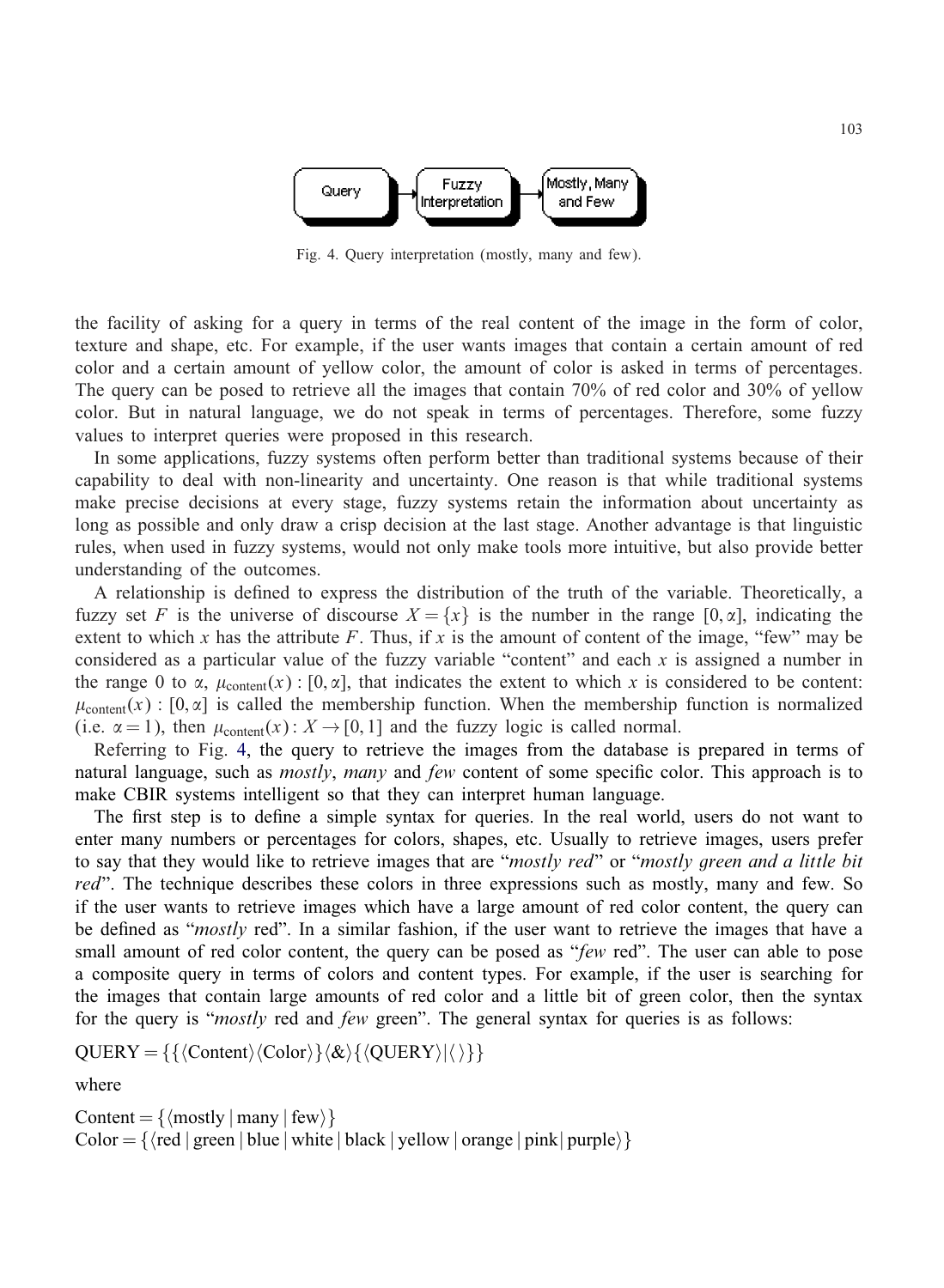For example:

A color query to retrieve images can be defined as follows:

 $OUERN = \{mostly red AND few green\}$ 

The query to retrieve images from a database is defined in terms of natural language such as mostly  $\langle$  content), many  $\langle$  content $\rangle$  and few  $\langle$  content $\rangle$  of some specific color. There is no better logic than fuzzy logic to interpret such queries.

The user will provide queries in terms of natural language such as *mostly*, *many* and *few*. Therefore, the particular color content for each image is assumed to be "*mostly*", "*many*" and "*few*". In this model, the interpretation domain is a fuzzy set  $[0, 1]$ . The ranges of the values used are  $[0.9, 1]$ 1] for "*mostly*", [0.4, 0.5] for "*many*" and [0.15, 0.25] for "*few*". Also, the numeric weights such as 0.9 and 0.92 are so close to each other that they both indicate the particular feature is mostly present in the desired images.

$$
\mu(content) = \begin{cases}\nmostly & \text{if content} \in \langle 0.9 \ 1 \rangle, \\
many & \text{if content} \in \langle 0.4 \ 0.5 \rangle, \\
few & \text{if content} \in \langle 0.15 \ 0.25 \rangle.\n\end{cases}
$$

# *3.3. Learning of queries*

To retrieve the required images from the database, it is necessary to learn the meaning of the query, which is in terms of nine colors and three content types such as mostly, many and few. A neural network-based technique is the best solution to learn those queries. Different neural network algorithms can be categorized by, for example, the learning method and architecture of the network. The supervised learning neural network is efficient to learn the colors and content types. The error back propagation neural network is proposed to learn the meaning of those queries.

The number of inputs indicates all nine colors that we have selected for the experiments. The number of outputs is three and it indicates the content type such as *mostly*, *many* and *few*. The number of hidden units is taken as five for our experiment. The training pairs are decided for each content type. There are 99 training pairs for each content, so the total training pairs obtained is 297. Learning rate  $(\eta)$  and momentum  $(\alpha)$  are kept as 0.7 and 0.2 respectively for our initial experiments. We performed the experiments by taking 100 iterations initially. This approach is very novel and it overcomes the problem of re-training of neural networks in real world on-line applications where databases get larger everyday, e.g. databases on the Internet. The neural network is trained only once for the queries. For example, the color feature has nine colors. So the network has many inputs, e.g. color feature has nine inputs. The range of minimum and maximum values for the three attributes mostly, many and few are shown in Table 1.

## *3.4. Fusion of multiple queries*

Most existing CBIR systems are based on a single query. Some systems that use more than one query are based on very primitive conventional methods for fusion  $[15]$ . Many of them simply treat the composite query as many separate queries and execute them one by one. For example, first the

104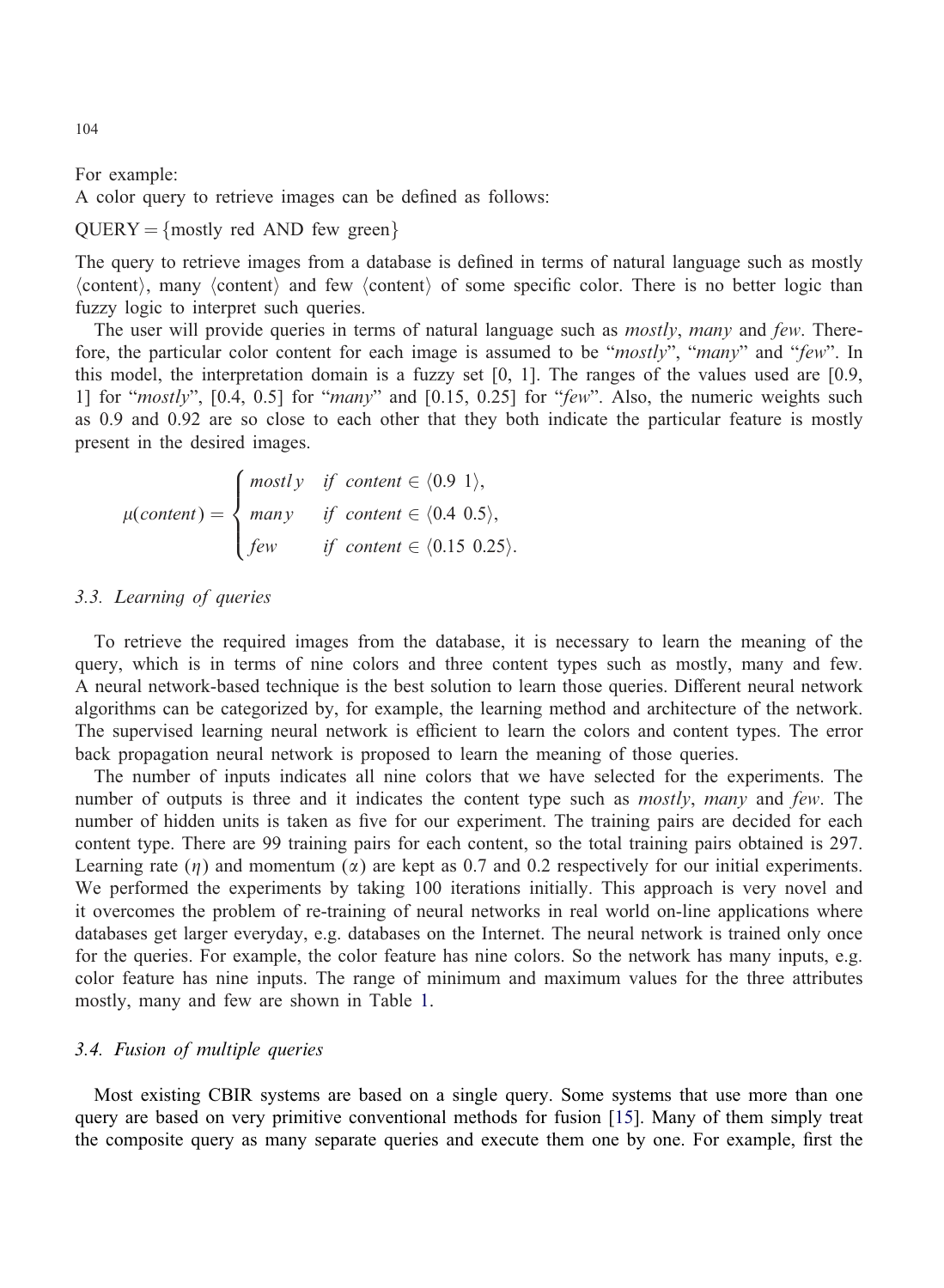Table 1 Minimum and maximum values

| Mostly               | Many                 | Few                   |
|----------------------|----------------------|-----------------------|
| $Min = 0.9 + \Delta$ | $min = 0.4 + \Delta$ | $min = 0.15 + \Delta$ |
| $max = 1.0$          | $max = 0.5$          | $max = 0.25$          |
| $A = A + 0.01$       | $A = A + 0.01$       | $A = A + 0.01$        |

Table 2 Final confidence factor using binary AND

| Confidence factor for<br>first query (mostly red) | Confidence factor for<br>second query (few green) | Final confidence factor |  |
|---------------------------------------------------|---------------------------------------------------|-------------------------|--|
|                                                   |                                                   | $1(100\%)$              |  |
|                                                   |                                                   | $0(0\%)$                |  |
| $\overline{0}$                                    |                                                   | $0(0\%)$                |  |
| $\Omega$                                          |                                                   | $0(0\%)$                |  |

Table 3 Final confidence factor using fuzzy AND (first case)

| Confidence factor for<br>first query (mostly red) | Confidence factor for<br>second query (few green) | Final confidence factor |
|---------------------------------------------------|---------------------------------------------------|-------------------------|
| 0.6                                               | 0.8                                               | $0.6(60\%)$             |
| 0.85                                              | 0.9                                               | 0.85(85%)               |

search is performed on all the images in the database for the first query and then the second query is used to search only on the images that are found by the first query. This search can be improved by using neural network fusion. The fusion of the two queries is described below; however, the approaches can be used for more than two queries.

## *3.4.1. Fusion of queries using binary AND*

This is explained by taking samples of queries. For example, if the composite query is "*mostly* red AND *few* green", the output of this query is shown using a binary AND (Table 2).

This approach will work, if the possible output of the neural network is 1 or 0. But the output of the neural network is in the range of  $0-1$ , for example 0.8 and 0.4 for the corresponding queries; this approach will fail to give the final confidence factor. Another approach may be considered to fuse the outputs of the neural network, i.e. by the use of Fuzzy Logic AND.

## *3.4.2. Fusion of queries using fuzzy AND*

The possibility of getting the final confidence factor for Fuzzy AND on the example query, "*mostly* red AND *few* green" is shown in Table 3.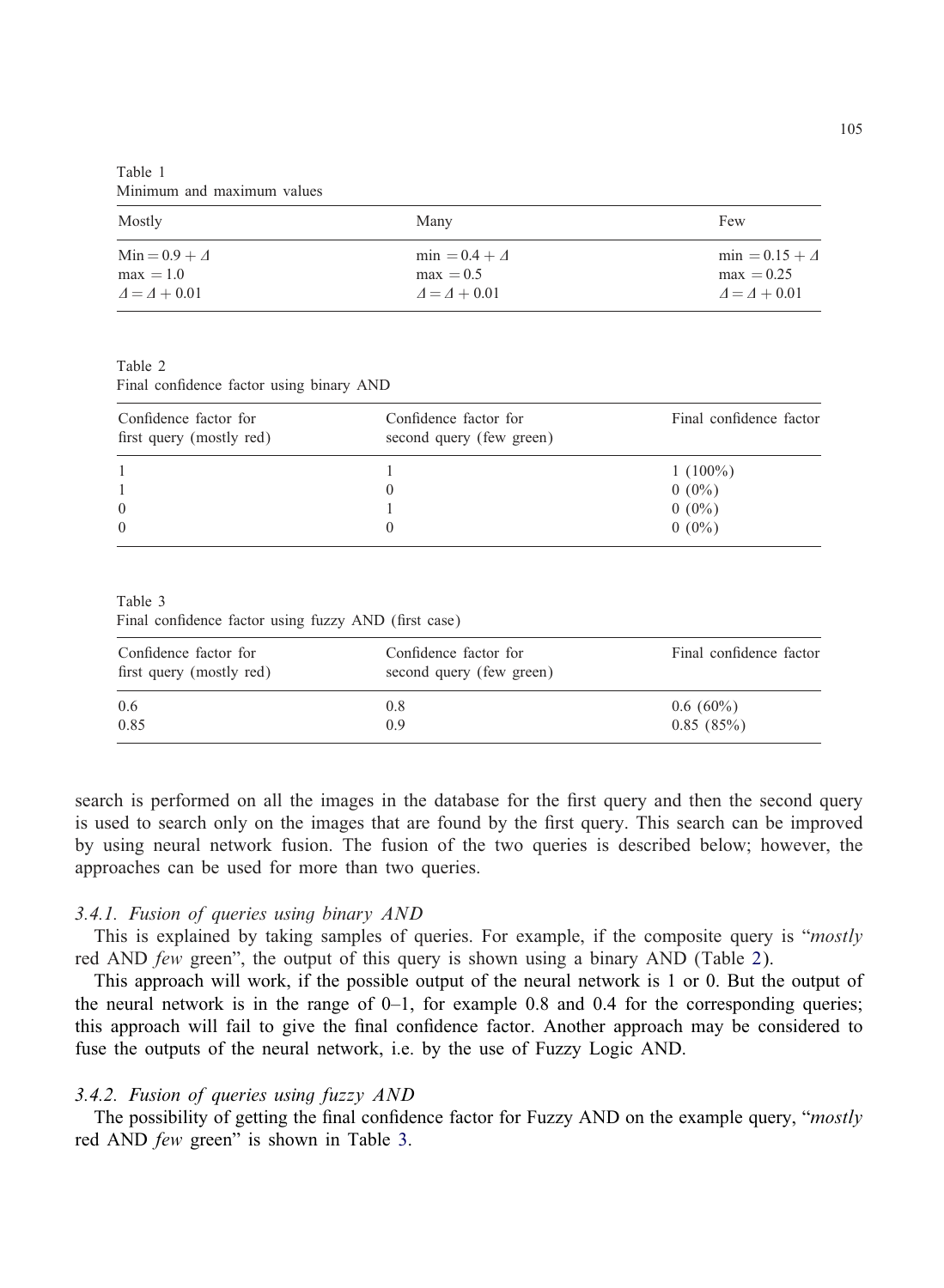| Confidence factor for<br>first query (mostly red) | Confidence factor for<br>second query (few green) | Final confidence factor |
|---------------------------------------------------|---------------------------------------------------|-------------------------|
| 0.9                                               | 0.3                                               | $0.3(30\%)$             |
| 0.3                                               | 0.3                                               | $0.3(30\%)$             |

Table 4 Final confidence factor using fuzzy AND (second case)



Fig. 5. Fuzzy AND technique.

This approach will work better than the binary AND if the outputs of the neural network for the two queries are similar or having very small difference. But if the difference between the neural network outputs is considerable, then this approach will fail to give an adequate final confidence factor (Table 4).

As shown in Fig. 5, the confidence factor for the first query is  $I_1$  and for the second query is  $I_2$ , fuzzy AND approach selects the minimum value as the confidence factor.

From the above results, it is shown that in both cases, the final confidence factor is 0.3, though in first case the confidence factor for the first query is 0.9. This interpretation is not very accurate for different possible outputs of the neural network. The final approach is based on the fusion of the multiple queries using neural network.

#### *3.4.3. Fusion of queries using neuro-fuzzy AND*

The fusion algorithm is based on a two layer feed-forward neural network. The number of inputs to the neural network is equivalent to the number of queries and the number of outputs is equivalent to one that is the actual output of neural network. The actual output of the neural network is called the condence factor. The neural network is trained using error back propagation algorithm and it decides the final confidence factor for the combination of the queries. This approach works better than the above-mentioned binary AND and fuzzy AND. Fig. 6 shows the approach using neurofuzzy AND technique. The confidence factor for the first query is  $I_1$  and the confidence factor for the second query is  $I_2$ . These two factors are applied to neural network as input. The final confidence factor is indicated by  $O_1$  (Table 5).

In the first case, if the confidence factors are  $0.9$  and  $0.3$ , then the final confidence factor will be decided by the neural network, say A.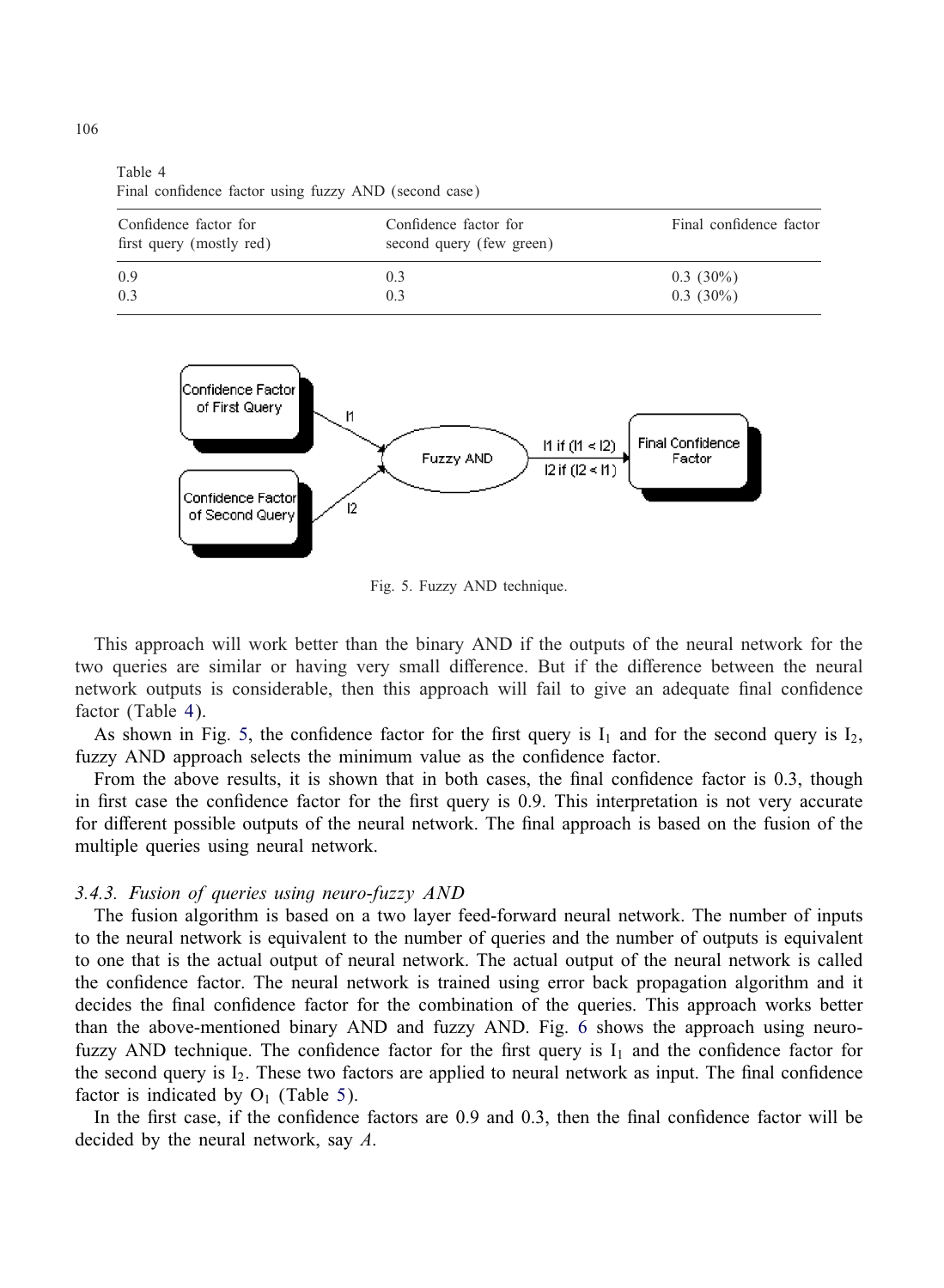

Fig. 6. Neuro-fuzzy AND technique.

Table 5 Final confidence factor using neuro-fuzzy AND

| Confidence factor for<br>first query (mostly red) | Confidence factor for<br>second query (few green) | Final confidence factor      |
|---------------------------------------------------|---------------------------------------------------|------------------------------|
| 0.9<br>0.3                                        | 0.3<br>0.3                                        | $B(^{0}\!\%A\!>\!^{0}\!\%B)$ |

In the second case, if the confidence factors are  $0.3$  for both queries then the final confidence factor is B. But the value of B must be smaller than the value of A. This neural network fusion technique has been implemented and the results are shown in the next section, experimental results.

## 4. Experimental results

This section outlines all relevant experimental results that were conducted using the proposed techniques from the previous section.

To test the effectiveness of this proposed system, the preliminary experiments were conducted on a single color feature and content type. These results were published in our previous paper [11]. Before retrieving the images based on the single color and content type, images were preprocessed. This preprocessing includes, downloading real world images from the WWW to form the image database. This image database contains a wide variety of images, like the images of flowers, scenery, animals, mountains, etc. Most of the images are in jpg format. All these images were converted into raw format for extracting the color feature from the image. The color feature was extracted from all the images and stored into a database. A separate feature database was prepared to have easy access for the images after posing a particular query.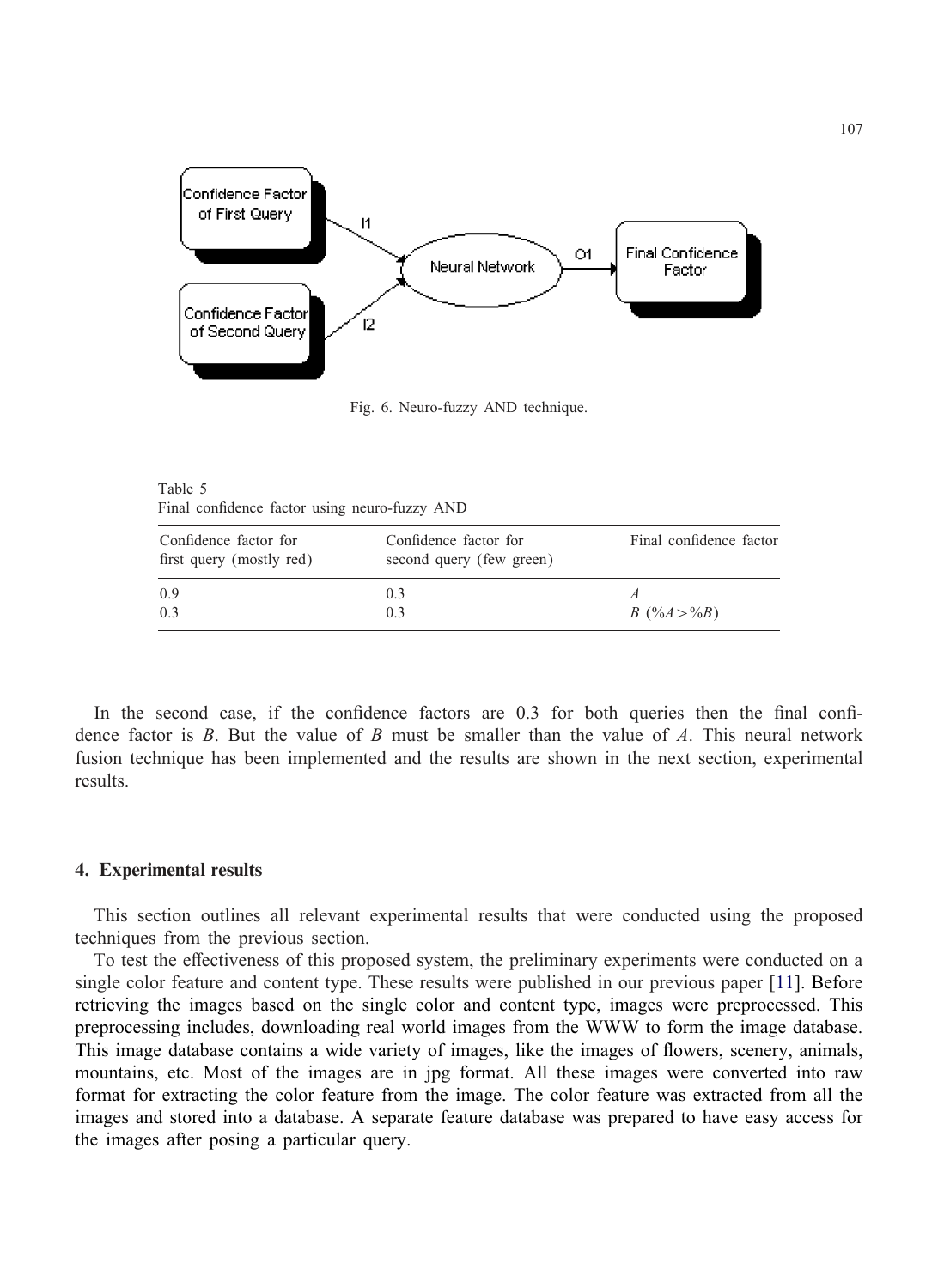| Query                      | Image $#$ | Confidence factor<br>for first query | Confidence factor<br>for second query | <b>Fuzzy AND</b> |
|----------------------------|-----------|--------------------------------------|---------------------------------------|------------------|
| Mostly green and few black | 149       | 0.832603                             | 0.999992                              | 0.832603         |
| Mostly red and few yellow  | 137       | 0.493791                             | 0.999999                              | 0.493791         |

Table 6 Results of the query using fuzzy AND technique

# *4.1. Fusion of multiple queries*

To pose a query in terms of multiple colors and content types, the output of the individual queries were fused. This approach was examined by the fusion of queries using binary AND, fuzzy AND and neuro-fuzzy AND.

## *4.1.1. Binary AND*

The confidence factor obtained from the individual queries are fused together to get the final condence factor. The binary AND technique has two inputs that should be in terms of 1 and 0. This technique fails if the confidence factors have values other than 1 and 0. This technique cannot be used in real world applications. For example, if the confidence factor for the first query is 1 and for the second query is 0, it is not adequate to say that image satisfies that particular query. The technique of binary AND for different sets of queries was tested and found that it is not adequate to use this technique in real world applications.

## *4.1.2. Fuzzy AND*

The condence factors are fused using a fuzzy AND technique. The fuzzy AND is the minimum of two. For the query, mostly green and few black, the confidence factor for the image  $# 149$  was  $0.832603$  for the first query and  $0.999992$  for the second query. The fuzzy AND technique gives the confidence factor as the lowest among the two, which is 0.832603. Table 6 shows the fuzzy AND confidence factor for the combination of the query. These results are compared later using a neuro-fuzzy AND technique.

Fig. 7 shows the images retrieved for the query *mostly* green and *few* red. The confidence factors are indicated by f1 and f2 for query *mostly* green and *few* red, respectively. The final confidence factor was indicated by Fuzzy AND. For the image  $# 124$ , the confidence factor for the query, mostly green and few red was 0.953675 and 0.899998 respectively. The final confidence factor was 0.899998. As there was not much difference for the two confidence factors, the final confidence factor was acceptable, but for the image  $#209$ , the final confidence factor was 0.574968 although the confidence factor for the second query was almost 1. This technique was tested for different combinations of the queries.

## *4.1.3. Neuro-fuzzy AND*

A number of experiments were conducted to test the effectiveness of the neuro-fuzzy AND technique. The neural network was designed for the queries to have two colors and two content types. The neuro-fuzzy AND technique is also suitable for more than two queries. Table 7 shows the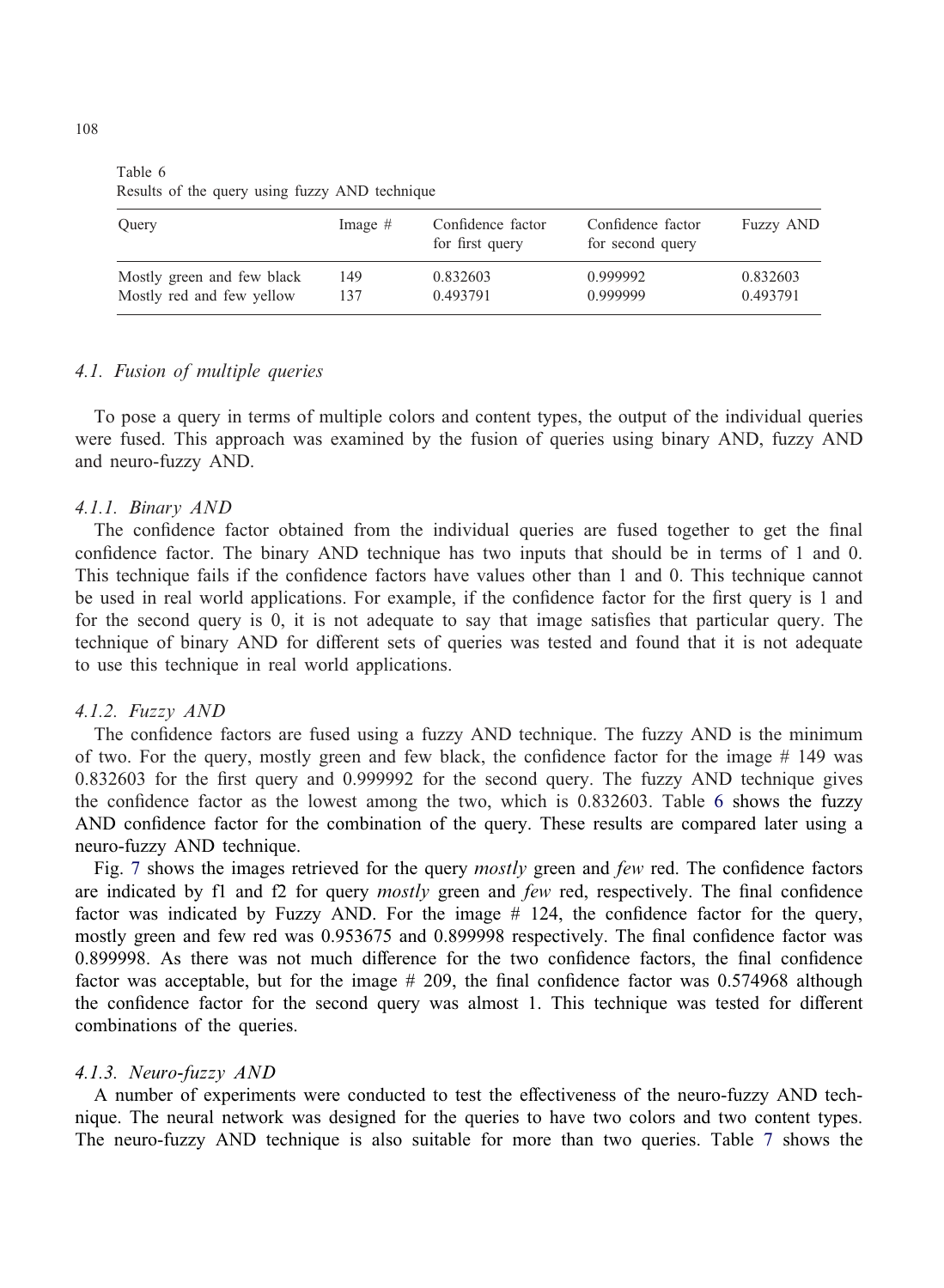

Fig. 7. Results of the query: *mostly* green and *few* red using fuzzy AND technique.

| Table 7<br>Neural network parameters for fusion |                                    |  |                            |          |           |  |  |  |
|-------------------------------------------------|------------------------------------|--|----------------------------|----------|-----------|--|--|--|
|                                                 | Number of inputs Number of outputs |  | Hidden units Learning rate | Momentum | RMS error |  |  |  |
|                                                 |                                    |  | 07                         | 0.6      | 0.003244  |  |  |  |

different parameters used to train neural network. The results obtained after posing different queries are described in the following sections.

4.1.3.1. *Query: mostly and many contents*. The query can be posed in terms of mostly and many contents of colors. The results displayed for the query: *mostly* green and *many* blue are shown in Fig. 8. The images are mainly of green trees/lawn at bottom and blue sky at the top of the image.

*4.1.3.2. Query: mostly and few contents.* Ifthe user wants to retrieve images from database such as *mostly* red and *few* orange, the two colors are selected from the pull-down menus. Similarly content types such as Mostly, Few are selected from another pull-down menu. In Fig. 9, Image #96 contains a good combination of *mostly* red and *few* orange from all the images in the database, so this image has a maximum confidence factor of 0.967684. All other images are obtained in descending order with their confidence factor.

The results of the fuzzy AND and neuro-fuzzy AND techniques are compared in Table 8. It is seen that the confidence factor was improved significantly using the neuro-fuzzy AND technique. The proposed technique of neuro-fuzzy AND was tested for the same query used for fuzzy AND. The final confidence factor for each image was improved. In Fig. 7, the final confidence factor obtained for image # 4 using fuzzy AND technique was 0.694413. For the same query, mostly green and few red, the confidence factor was improved to 0.970758 using neuro-fuzzy AND technique. The images retrieved for this query are shown in Fig. 10. The improvement in the final confidence factor was observed for each image retrieved for the different combinations of the queries.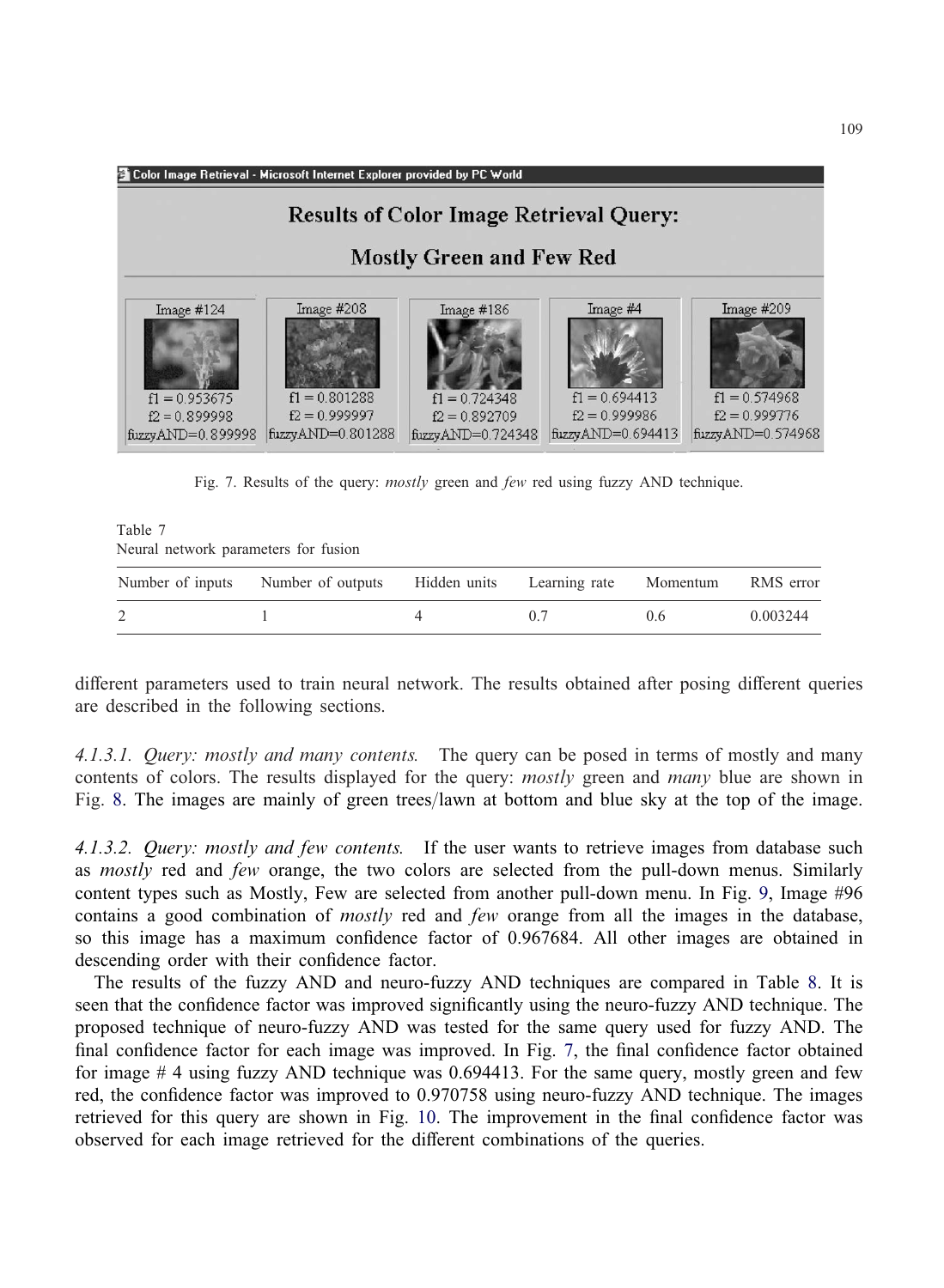![](_page_11_Figure_0.jpeg)

Fig. 8. Results of the query: *mostly* green and *many* blue.

![](_page_11_Figure_2.jpeg)

Fig. 9. Results of the query: *mostly* red and *few* orange.

4.1.3.3. Query: many and many contents. The results of the query, many contents of red color and many contents of green color are shown in Fig. 11. From the image database of 210 images, five images were shown those have the confidence factor greater than 0.9. The image  $#25$  has the highest confidence factor and appeared first. All the images contain red and green color to certain extent. This type of the query showed that the user could pose the query to retrieve the images those contain certain amount of particular colors in an image.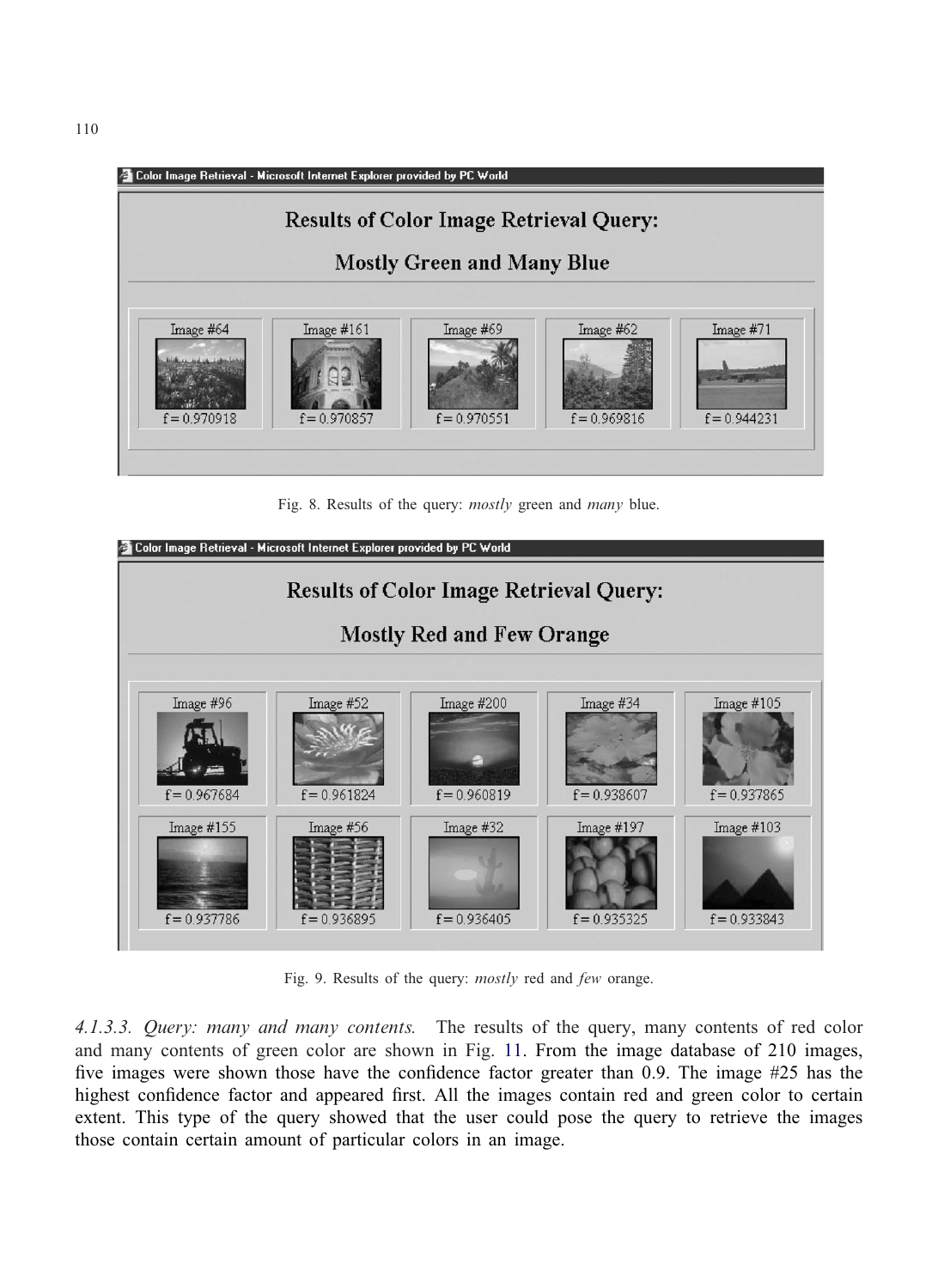| Table 8 |  |  |  |                                                                     |  |  |
|---------|--|--|--|---------------------------------------------------------------------|--|--|
|         |  |  |  | Results of the query using fuzzy AND and neuro-fuzzy AND techniques |  |  |

| Query                         | Image $#$ | Confidence factor<br>for first query | Confidence factor<br>for second query | Confidence factor<br>fuzzy AND | Confidence factor<br>for neuro-fuzzy AND |
|-------------------------------|-----------|--------------------------------------|---------------------------------------|--------------------------------|------------------------------------------|
| Mostly green<br>and few black | 149       | 0.832603                             | 0.999992                              | 0.832603                       | 0.965888                                 |
| Many red<br>and few yellow    | 137       | 0.493791                             | 0.999999                              | 0.493791                       | 0.921801                                 |

![](_page_12_Figure_2.jpeg)

Fig. 10. Results of the query: *mostly* green and *few* red using neuro-fuzzy AND technique.

![](_page_12_Figure_4.jpeg)

Fig. 11. Results of the query: *many* red and *many* green.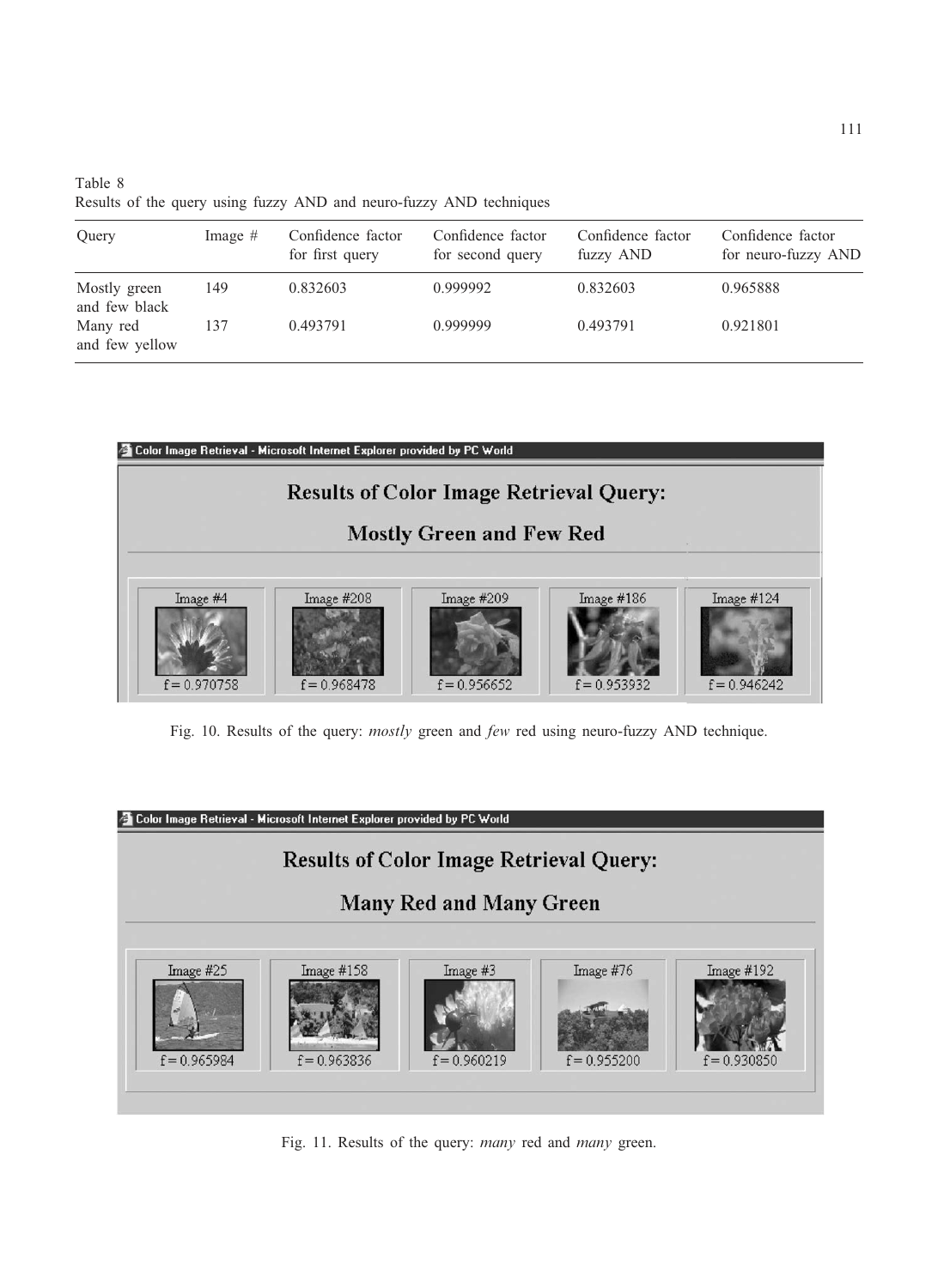![](_page_13_Figure_0.jpeg)

Fig. 12. Results of the query: *many* blue and *few* white.

![](_page_13_Figure_2.jpeg)

Fig. 13. Results of the query: *few* purple and *few* pink.

4.1.3.4. Query: many and few contents. The query can be posed in terms of many and few content of colors. Fig. 12 shows the results obtained after submitting the query *many* blue and *few* white.

*4.1.3.5. Query: few and few contents.* Fig. 13 shows the results obtained after submitting the query, *few* purple and *few* pink. Ten images retrieved which have the confidence factor greater than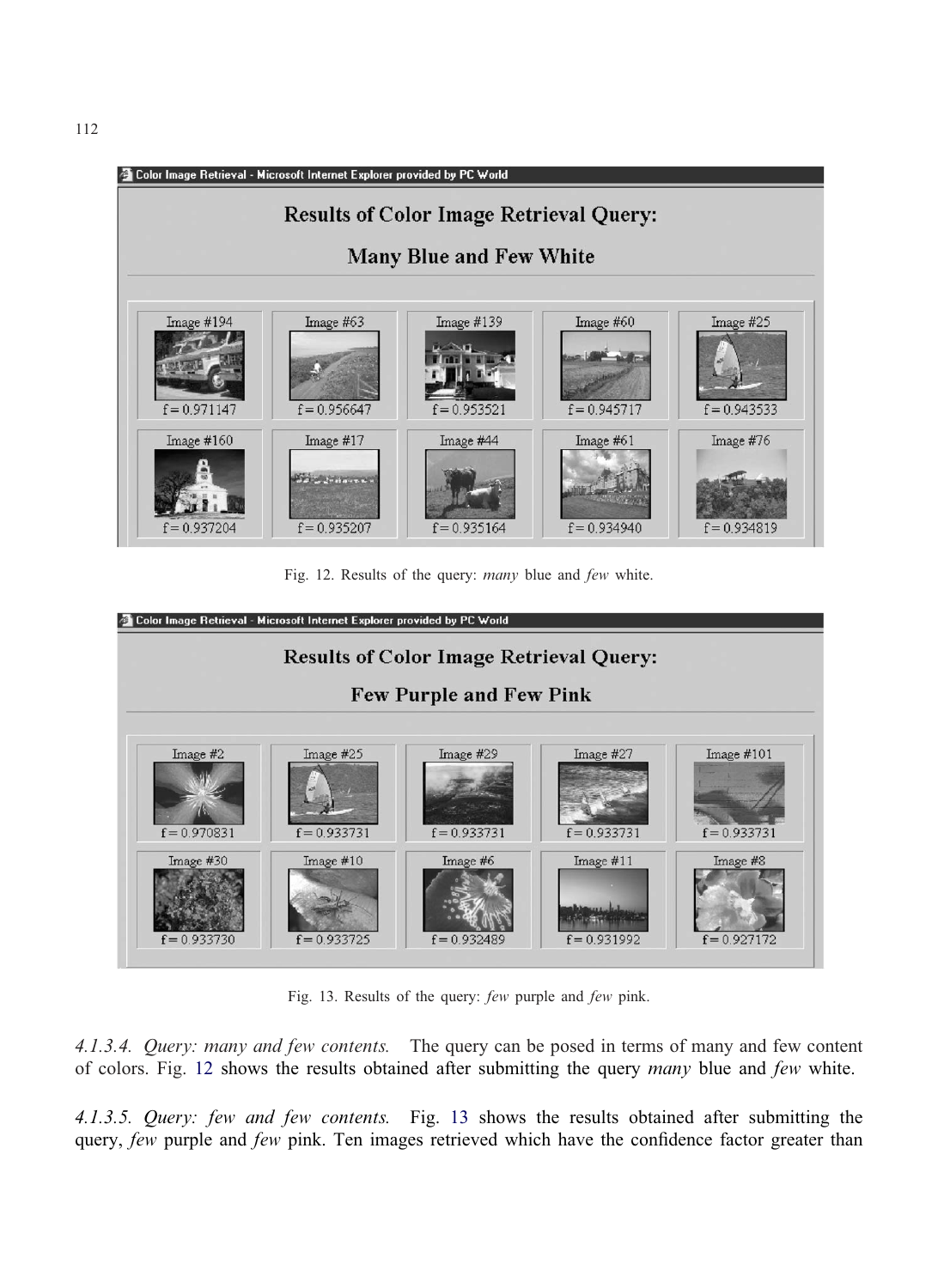0.9. Image  $\#$  2 is best suited for this particular query with a confidence factor of 0.970831. The experiments were conducted for all combinations of queries and the condence factor was improved using the neuro-fuzzy AND technique.

#### 5. Analysis and comparison

The purpose of this section is to analyze the experimental results obtained in this research and to discuss their signicance. The results obtained for color image retrieval are discussed on overall findings and different issues. The experiments were conducted for all query combinations; some of the experimental results are shown in the previous section. The results are compared with IBM's Query By Image Content project [16].

## *5.1. Query methods*

The use of natural language for posing the query in terms of content of the image colors produced promising results. In most of the CBIR systems, the query is posed in the form of an example image. The task of the system is then to retrieve the images most similar to the given references. This approach is known as Query by Pictorial Example (QBPE) [4]. One drawback with the QBPE is that the success of query considerably depends on the initial set of images. The image retrieval systems may also allow the user to provide a separate example image outside the database. This requires the system to index the example image on-line in order to be able to find the similarities between that image and the images in the database. Queries for retrieving specific objects in an image were also posed by a number of the researchers [18], such as "find red cars" or "show the images of sunset", however image retrieval entirely depends on the keywords [20].

In a visual feature query, the user species certain values in percentage for the color feature using sliding bars such as "retrieve images that contain 75% red color and 25% green color". However posing a query in terms ofnatural language is more user friendly than posing it in terms ofnumerical values. The proposed fuzzy approach helped the user to pose a query in terms of natural language such as mostly, many and few content of a particular color in an image.

CBIR systems such as VisualSEEK [19], Netra [12] obtained results by posing spatial region queries of an image. In most of the cases, this technique works well but in some cases it fails. If the user wants to retrieve images of sunset, the query was formulated to have yellow and orange color at the top, it retrieves some images of sunset along with some images with yellow and orange colored flowers.

Fig. 14 shows a screen shot using IBM's Query By Image Content project [5]. The query is asked in terms of percentage of two colors. This screen shot shows a query to retrieve images that contain 80% green color and 20% red color. The colors can be selected from a color wheel. This system has a good facility of posing queries for multiple colors chosen from the color wheel (Fig. 15).

The query was posed in terms of percentage of colors and not in terms of natural language. Most of the images retrieved contain green and red colors but some of the images did not contain green color while some of the images contained very small amount of green color. The system does not have the facility for providing numerical values, which could provide more information about the confidence of that image for a particular query.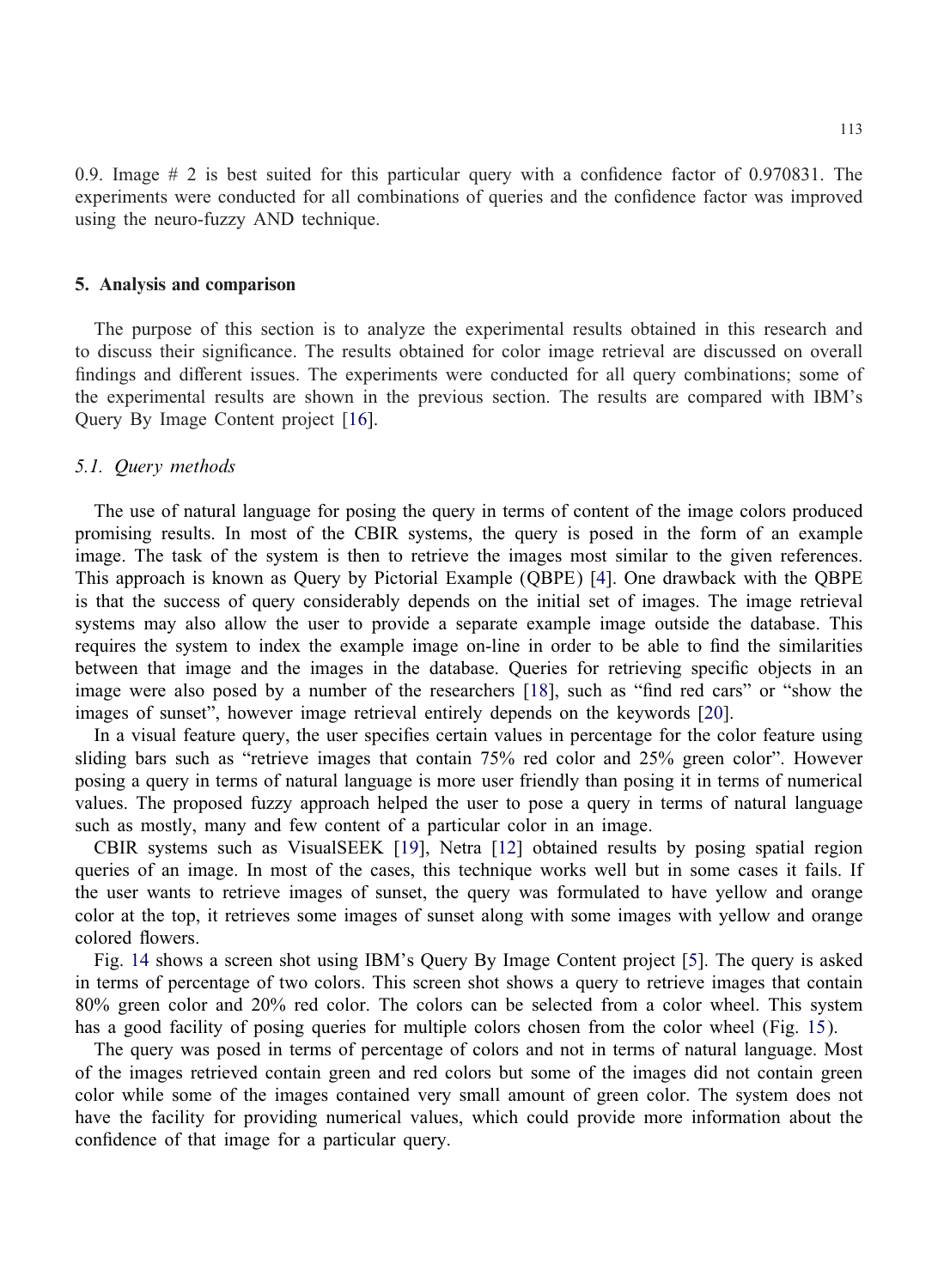![](_page_15_Figure_0.jpeg)

80% (0,250,7) 19% (250,0,0)

Fig. 14. Screen shot of IBM's QBIC.

![](_page_15_Figure_3.jpeg)

Example: (from painting) Query Type: Color Histogram

![](_page_15_Figure_5.jpeg)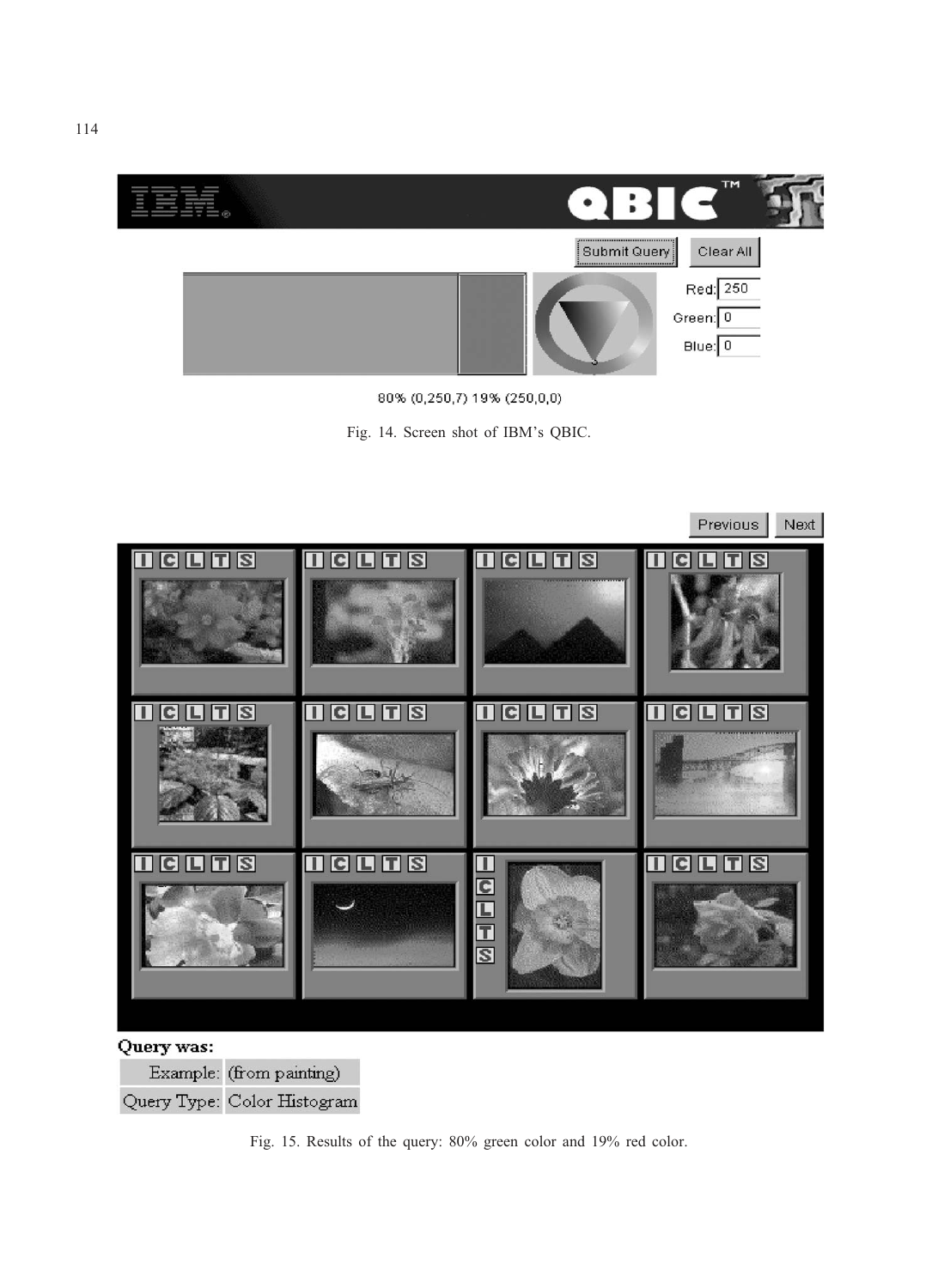|                                  | Content Based Image Retrieval - Microsoft Internet Explorer provided by PC World |                       |               |  |  |  |
|----------------------------------|----------------------------------------------------------------------------------|-----------------------|---------------|--|--|--|
| Color Image Retrieval            |                                                                                  |                       |               |  |  |  |
|                                  | Please Choose Colors, Content Types and Submit Query                             |                       |               |  |  |  |
| Color 1:<br>Color 2 <sup>2</sup> | $\overline{\phantom{0}}$<br>Green<br>$\overline{\phantom{a}}$<br>Red             | Type $1$ :<br>Type 2: | Mostly<br>Few |  |  |  |
| Reset Query<br>Submit Query      |                                                                                  |                       |               |  |  |  |

Fig. 16. Screen shot for query: *mostly* green and *few* red.

Fig. 16 shows the screen shot developed for the proposed system to pose the query in terms of natural language. Multiple colors and content types can be chosen from a pull-down menus and the query can be submitted. It is very easy for the user to select the colors and the content types rather than adjusting the colors in terms of percentage values and the combination of primary colors such as red, green and blue. The query can be requested for maximum six colors in case of QBIC, but in the proposed system the query can be formulated for two colors. But this technique can be extended for more than two colors using fusion of the queries.

Fig. 17 shows the results obtained after posing the query, *Mostly* green and *Few* red. All the images have mostly green and few red color in them. There are total eight images which have the confidence factor greater than  $0.9$ . The first image has a confidence factor of  $0.970758$  and it is best suited for this query. The images retrieved by QBIC do not have any numerical value or any factor that may suggest that how that image is condence for that particular query.

# *5.2. Fusion of multiple queries*

Most CBIR systems allowed a user to pose the query in terms ofonly a single color. In a few systems, the user can pose a query in terms of multiple colors. The search was performed on the first query and the second query was posed on the images that were retrieved as a result of the first query. By incorporating the fusion of multiple queries, it was seen that there was a prominent increase in the condence factor for the images. The neuro-fuzzy technique was used to fuse the multiple queries and the results were discussed and compared with fuzzy AND and binary AND techniques for fusion.

The binary AND technique is suitable to fuse queries if the condence factor for the queries are 0 or 1, but it was seen that the actual output ofa neural network is a value in between 0 and 1. Therefore, this technique is not suitable to use for real world color images. Fuzzy AND technique worked satisfactorily if there was not a significant difference between the two confidence factors.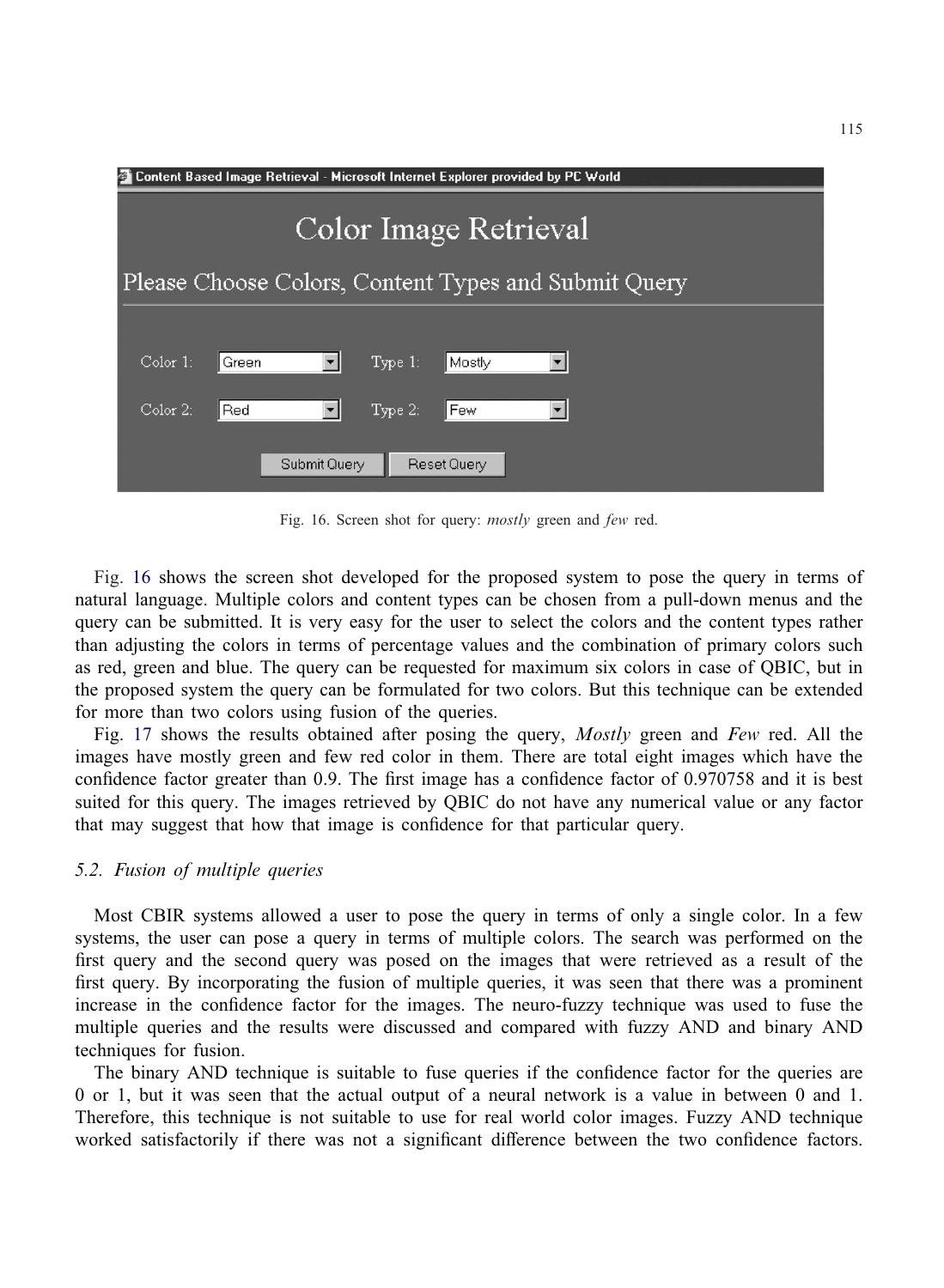![](_page_17_Figure_0.jpeg)

Fig. 17. Results of the query: *mostly* green and *few* red.

#### Table 9 Comparison of fuzzy AND and neuro-fuzzy AND techniques

| Image $#$ | Confidence factor for<br>the first query | Confidence factor for<br>the second query | Final confidence factor<br>using fuzzy AND | Final confidence factor<br>using neuro-fuzzy AND |
|-----------|------------------------------------------|-------------------------------------------|--------------------------------------------|--------------------------------------------------|
| 124       | 0.953675                                 | 0.899998                                  | 0.899998                                   | 0.946242                                         |
| 208       | 0.801288                                 | 0.999997                                  | 0.801288                                   | 0.968478                                         |
| 186       | 0.724348                                 | 0.892709                                  | 0.724348                                   | 0.953932                                         |
| 4         | 0.694413                                 | 0.999986                                  | 0.694413                                   | 0.970758                                         |
| 209       | 0.574968                                 | 0.999766                                  | 0.574968                                   | 0.956652                                         |

By proposing the neuro-fuzzy technique, it was seen that there was improvement in the confidence factors for the images of that particular query. Table 9 shows the results obtained after fusing the condence factor using fuzzy and neuro-fuzzy techniques for the query: mostly green and few red.

The confidence factors for the top five images were compared and it was observed that there was significant improvement in the final confidence factor using the neuro-fuzzy AND technique. Similarly, different combinations of queries were posed using fuzzy AND and neuro-fuzzy AND techniques. The proposed neuro-fuzzy technique performed better than fuzzy AND technique.

# 6. Conclusion

This paper has proposed and investigated a novel approach for retrieving the images based on their contents. The system was implemented using CGI script in C language. The performance of the system was evaluated on real world images.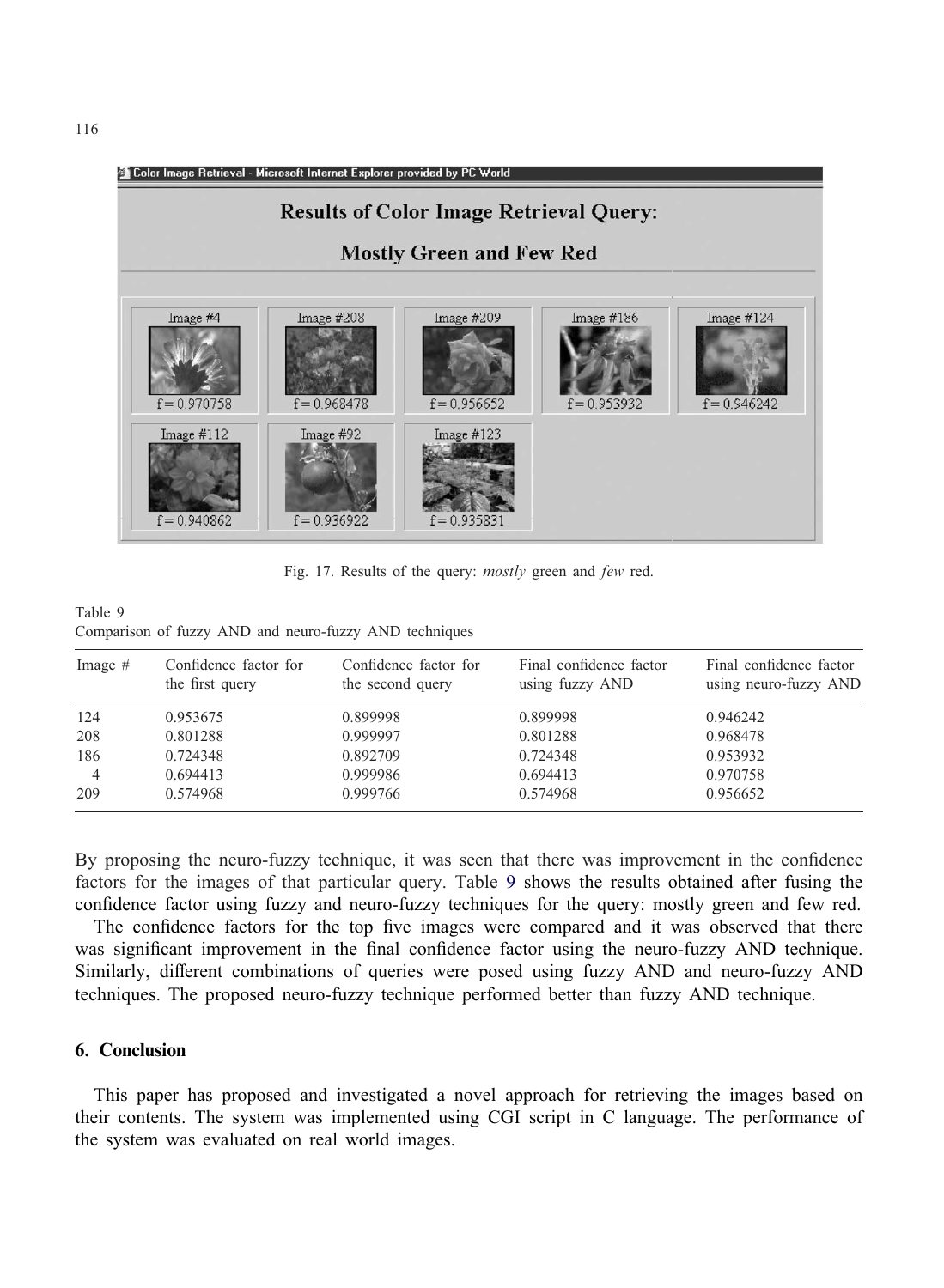For color image retrieval, the single color approach allowed the user to ask the query in terms of specific color and content type. The results for the single color and content type worked well and achieved very promising results. The user has the facility to ask the query in terms of natural language such as mostly, many and few color content of an image. Only one neural network was trained on the query for color and content type. It solved the problem of re-training of the network if there is a change in database. This was one of the unique features of proposed research. This technique has been extended to ask the query in terms of multiple colors and multiple content types. The new technique for fusion of the queries was introduced and it was implemented for two colors and their content types. One more neural network was trained on possible condence factors obtained from the two queries to get the final confidence factor. The results of neuro-fuzzy technique were compared with fuzzy AND and binary AND technique. It was observed from the results that neuro-fuzzy AND technique has improved the confidence factor compared to fuzzy AND technique. A prototype image retrieval system that enables the search for specic colors and content types has been built for natural color images and demonstrated the promising research results. One de-merit of the proposed technique is that user cannot pose a query in terms of two mostly content. The future work will incorporate fusion of multiple queries for color and texture features of an image.

## References

- [1] R. Brunelli, O. Mich, On the use of histograms for image retrieval, Proc. IEEE Internat. Conf. on Multimedia Computing and Systems, June 1999.
- [2] C. Carson, S. Belongie, H. Greenspan, J. Malik, Region-based image querying, Proc. IEEE Workshop on Content-based Access of Images and Video Libraries, June 1997, pp. 42-49.
- [3] C. Carson, V.E. Ogle, Storage and retrieval of feature data for a very large online image collections, Bull. IEEE Comput. Soc. Tech. Committee Data Eng. 19 (4) (1996) 19–27.
- [4] N.S. Chang, K.S. Fu, Query-by-pictorial-example, IEEE Trans. Software Eng. 6 (6) (1980) 519–524.
- [5] W. Cody, L. Haas, W. Arya, M. Carey, R. Fagin, M. Flickner, D. Lee, D. Petkovic, P. Schwarz, J. Thomas, M. Roth, Querying multimedia data from multiple repositories by content: the garlic project, Proc. Third Working Conf. on Visual Database Systems, Lausanne, Switzerland, March 1995, pp. 17–35.
- [6] D. Dannels, D. Campenhout, W. Niblack, W. Equitz, R. Barber, E. Bellon, F. Fierens, Interactive outlining: an improved approach using active conyours, Proc. Storage and Retrieval for Image and Video Databases, 1993, pp. 226 –233.
- [7] M. Flickner, H. Sawhney, W. Niblack, J. Ashley, Q. Huang, B. Dom, M. Gorkani, J. Hafner, D. Lee, D. Petkovic, D. Steele, P. Yanker, Query by image and video content: the QBIC system, IEEE Comput. 28 (9) (1995) 23–32.
- [8] V. Gudivada, V. Raghavan, Content-based image retrieval systems, IEEE Comput. Mag. 9 (28) (1995) 18–22.
- [9] A. Gupta, Visual information retrieval: a virage perspective, Technical Report Revision 4, Virage Inc., San Diego, CA, 1996, URL: http://www.virage.com/wpaper.
- [10] A. Gupta, R. Jain, Visual information retrieval, Commun. ACM 40 (5) (1996) 70–79.
- [11] S. Kulkarni, B. Verma, P. Sharma, H. Selvaraj, Content based image retrieval using a neuro-fuzzy technique, Proc. IEEE Internat. Joint Conf. on Neural Networks, Washington, USA, 1999, pp. 846 –850.
- [12] W. Ma, B. Manjunath, Netra: a toolbox for navigating large image databases, Proc. IEEE Internat. Conf. on Image Processing, 1997, pp. 568–571.
- [13] B. Mehtre, M. Kankanhalli, A. Narasimhalu, G. Man, Color matching for image retrieval, Pattern Recognition Lett. 16 (3) (1995) 325–331.
- [14] S. Nepal, M. Ramakrishna, J. Thom, A fuzzy system for content-based image retrieval, Proc. IEEE Internat. Conf. on Intelligent Processing Systems, 1999, pp. 335 –339.
- [15] S. Nepal, M. Ramakrishna, J. Thom, A Fuzzy Object Query Language (FOQL) for image database, Proc. Sixth Internat. Conf. on Database Systems for Advanced Applications, April 1999, pp. 117–124.